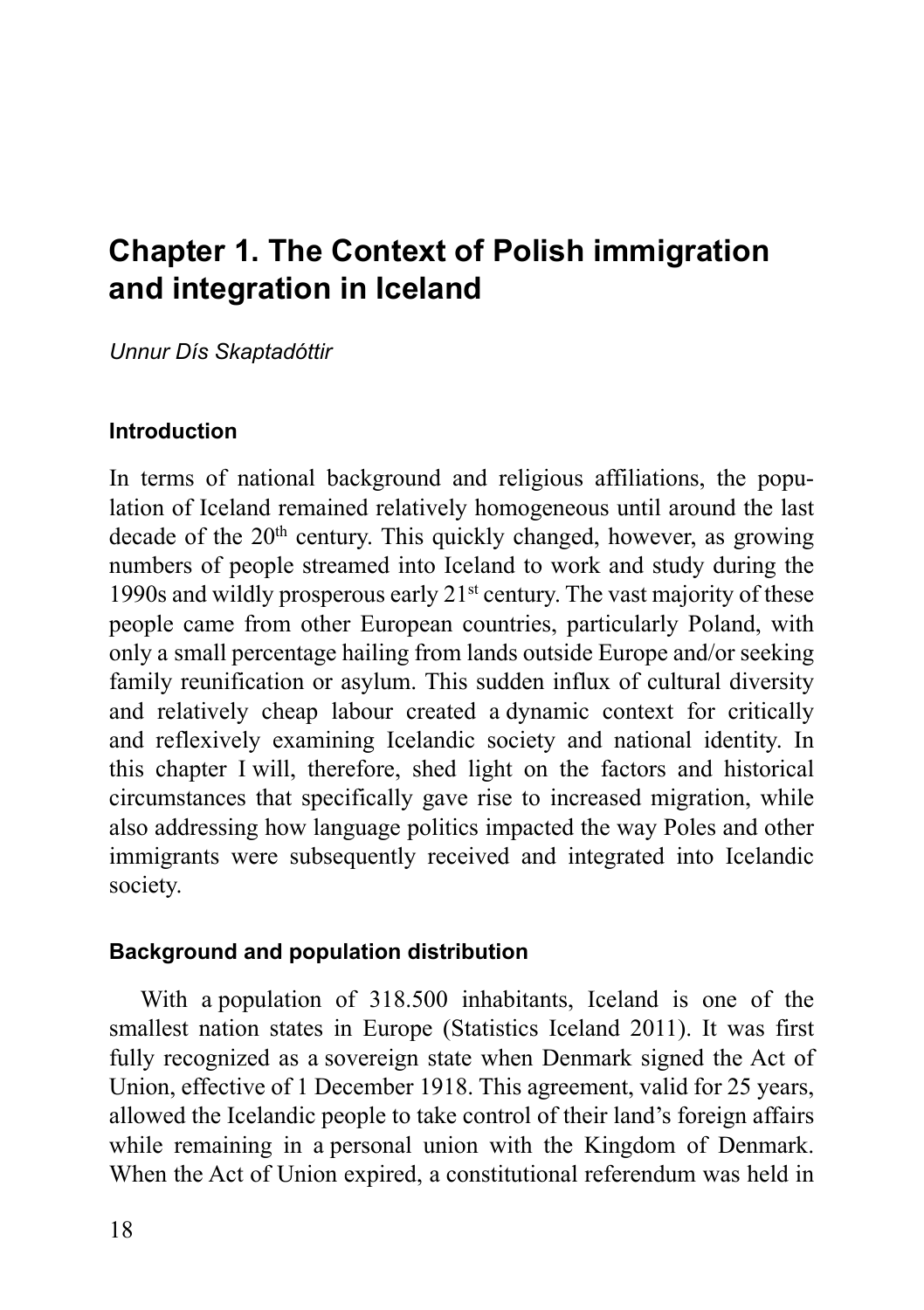Iceland to determine whether or not to terminate the union with Denmark and establish a republic. Iceland formally became a republic on 17 June 1944, and its first president was elected by the Icelandic Alþingi on the republic's inauguration day.

WWII spurred economic growth in the new island nation, and this prosperity continued throughout the post-war years, fueled by Marshall Aid and the industrialization of the Icelandic fishing industry. Industrialization meant that the widely dispersed fishing communities were quickly assimilated into the national economy, and infrastructural development became a top priority around the country (Bærenholdt 1994; Skaptadóttir, Mørkøre & Riabova 2001). Nevertheless, urbanization soon followed and today 37% of Iceland's people live in the capital city of Reykjavík. If the neighboring communities of Kópavogur, Hafnarfjörður, Garðabær, Seltjarnarnes and Mosfellsbær are included in the equation, then approximately 60% of Iceland's population lives in Reykjavík and its suburbs (Statistics Iceland 2011). With the exception of the towns of Reykjanesbær in the south and Akureyri in the north, the rest of the population is distributed among small villages spread along the coast or in rural farming areas.

## **National identity**

The Icelandic language was a very important element in defining Icelandic nationality, as was the case in Norway and the Faroe Islands during their national romantic struggles for independence from Denmark. The Icelandic language was, and continues to be, one of the most important Icelandic national symbols, and language is perceived as connecting Icelanders to both their history and their land (Skaptadóttir 2008; Hálfdánarson 2001; Þórarinsdóttir 2005).

The fishing and whaling industries have also played a key role in the formation of Icelandic national consciousness and are largely responsible for Iceland's initial modernization and continued growth. The nationalistic character of these industries has been extremely evident time and time again as Icelanders have fought to secure and extend their fishing rights in the North Atlantic (1950-1970), as well as passionately advocate whaling despite opposition from the international community (Guðmundsson 1995; Brydon 1996).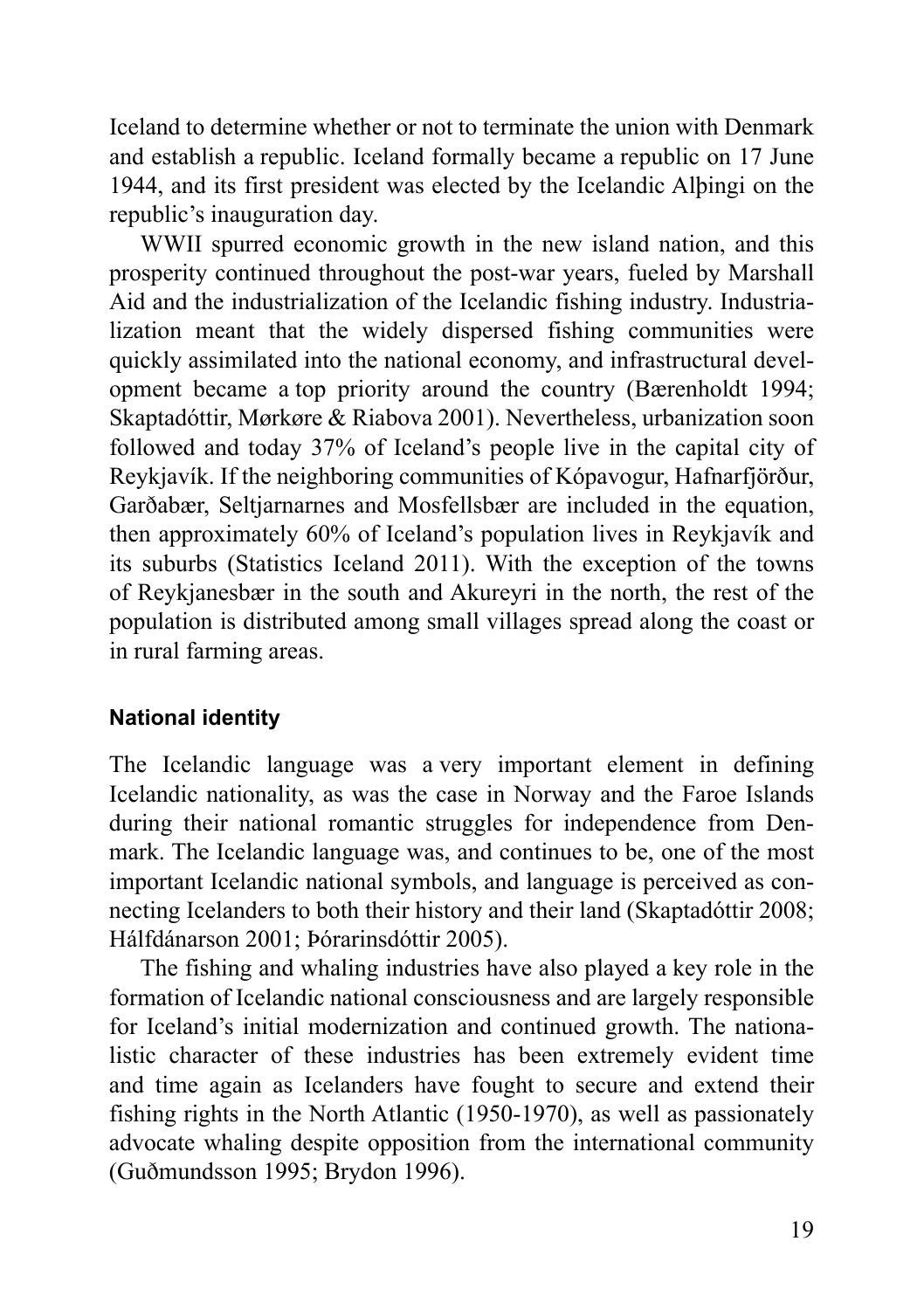Icelanders often identify themselves as a proud fishing nation of fiercely independent people living in harsh natural surroundings within a democratic society characterized by equal access to education and health care. Gender equality is also frequently considered a distinguishing hallmark of Icelandic society, a virtue that has its roots in the Icelandic history (made famous by the epic sagas), which can be traced all the way back to the early settlers of the  $9<sup>th</sup>$  century. There are, however, some important contradictions at play in the national identity politics associated with the fisheries: at the same time when the industry has fortified the country's economy and guaranteed prosperity, fish processing work and life in fishing communities has been treated with contempt (Skaptadóttir 2000). Not surprisingly, language politics also colors Icelandic people's perception of immigrants.

## **The 1990s**

Prior to the 1990s, the majority of fish factory employees had come from the respective villages where the factories were located. Still, seasonal labour from other parts of Iceland or abroad was common, and seasonal workers often lived in special housing provided by the company. At that time, many of the foreign seasonal workers were young women traveling and working in order to broaden their horizons before going to college or settling down in their home countries; this group was primarily comprised of people from other Nordic countries as well as countries as far away as South Africa, New Zealand and Australia (Skaptadóttir 2004). In other words, the presence of foreign labour had not been an entirely new phenomenon in small Icelandic fishing villages, but when Poles began arriving on the scene in the 1990s the numbers and composition of the labour force in Icelandic fishing villages changed significantly.

In the 1990s, Iceland experienced vast socio-economic transformations as a result of a combination of systematic deregulations, privatization of fishing quotas, and membership in the European Economic Area. Around this time, Icelandic people (women in particular) began leaving the villages in ever-greater numbers to pursue careers and degrees unrelated to the fishing industry. This new generation of Icelandic women preferred service sector jobs in fields such as nursing, pedagogy and elementary education, and elderly care. Their departure from fish processing work,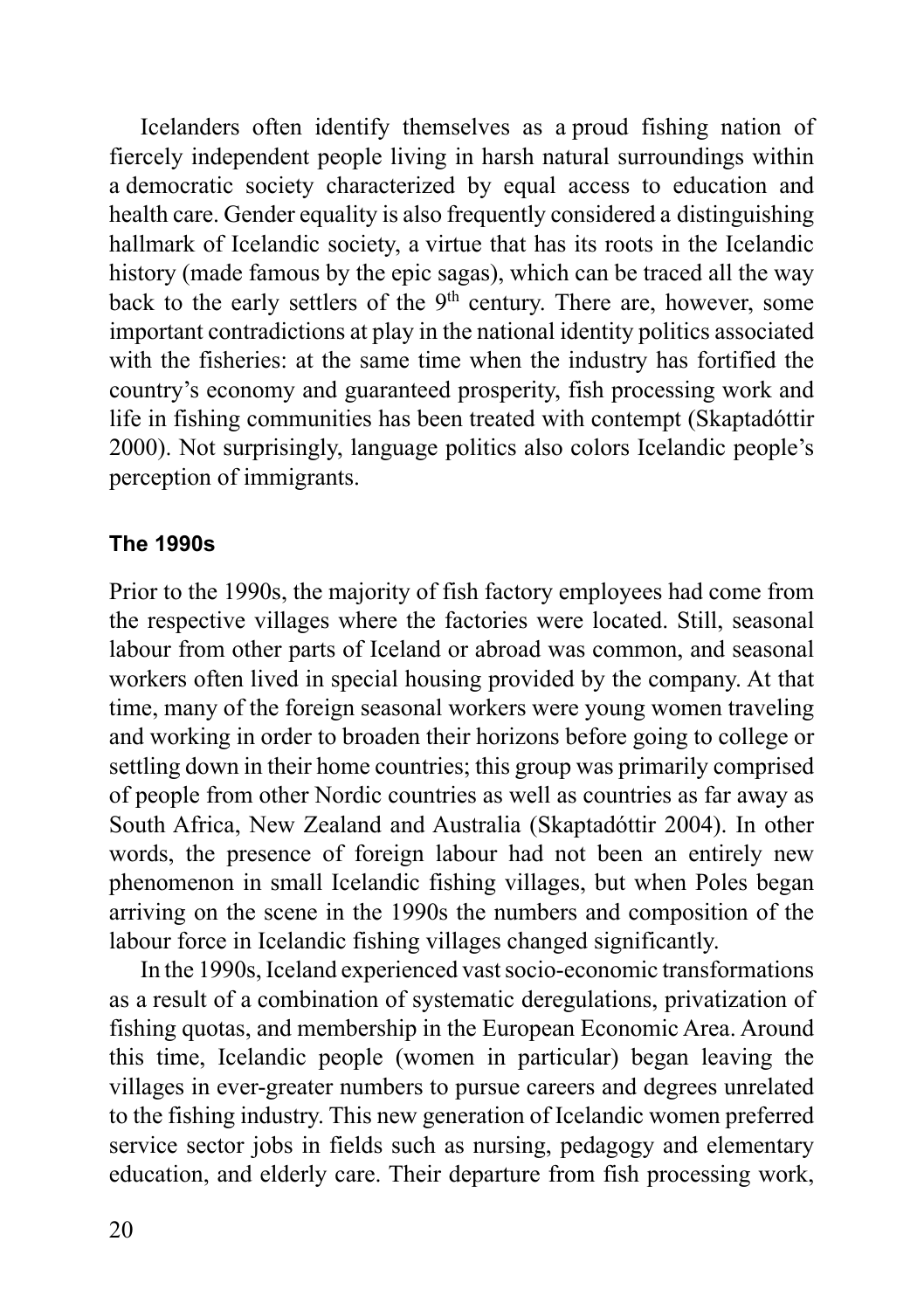coupled with the changing Icelandic economy, created a great demand for a new and larger work force (Skaptadóttir and Proppé 2005). Since fish processing has traditionally been women's work, the labour shortage was initially localized within the fishing industry and the majority of immigrants were female. By 1996, 70% of all new work permits granted to foreign workers in Iceland were issued to firms hiring workers for the fishing industry. Many of the women who migrated to fill these positions in the Icelandic labour market came from Poland, and they helped recruit other female relatives and friends to follow in their footsteps (Skaptadóttir and Wojtynska 2008).

The number of immigrants<sup>1</sup> accounted for approximately  $2\%$  of Iceland's population in 1996 and a large percentage of these immigrants came from other Nordic countries<sup>2</sup>; immigrants from Asia accounted for only 15% of the immigrant population at that time. A little over a decade later, the number of immigrants had skyrocketed, and they comprised 8.1% of Iceland's population in 2008. The majority, or 68%, came from Europe while the number of Nordic immigrants had decreased to  $7\frac{63}{3}$ . Although the number of Asians had grown, they still remained only about 15% of all immigrants in Iceland (Garðarsdóttir, Hauksson and Tryggvadóttir 2009).

The percentage of immigrants increased markedly after May 2006, when people from the new member states of the European Union (approved during the 2004 enlargement) no longer needed to secure work permits before coming to Iceland. Aside from a large number of Poles, immigrants from countries such as Portugal and Lithuania arrived in increasing numbers as well. In 2007 alone, the number of Poles in Iceland rose from 3221 to 5996, and 73% of these Polish citizens were men. Several massive construction projects, among them a large power plant and an aluminum smelter, explain the conspicuous rise in male immigrants in 2006, 2007, and 2008. In 2007, at the height of the Icelandic economy's frenzied years of expansion, the Directorate of Labour reported that 9% of people in the Icelandic work force had foreign citizenship (Vinnumálastofnun 2007).

<sup>&</sup>lt;sup>1</sup> Defined as people born abroad with both parents born abroad.

<sup>2 30%</sup> of Icelandic immigrants were from other Nordic countries.

<sup>3</sup> Meaning 7% of all immigrants.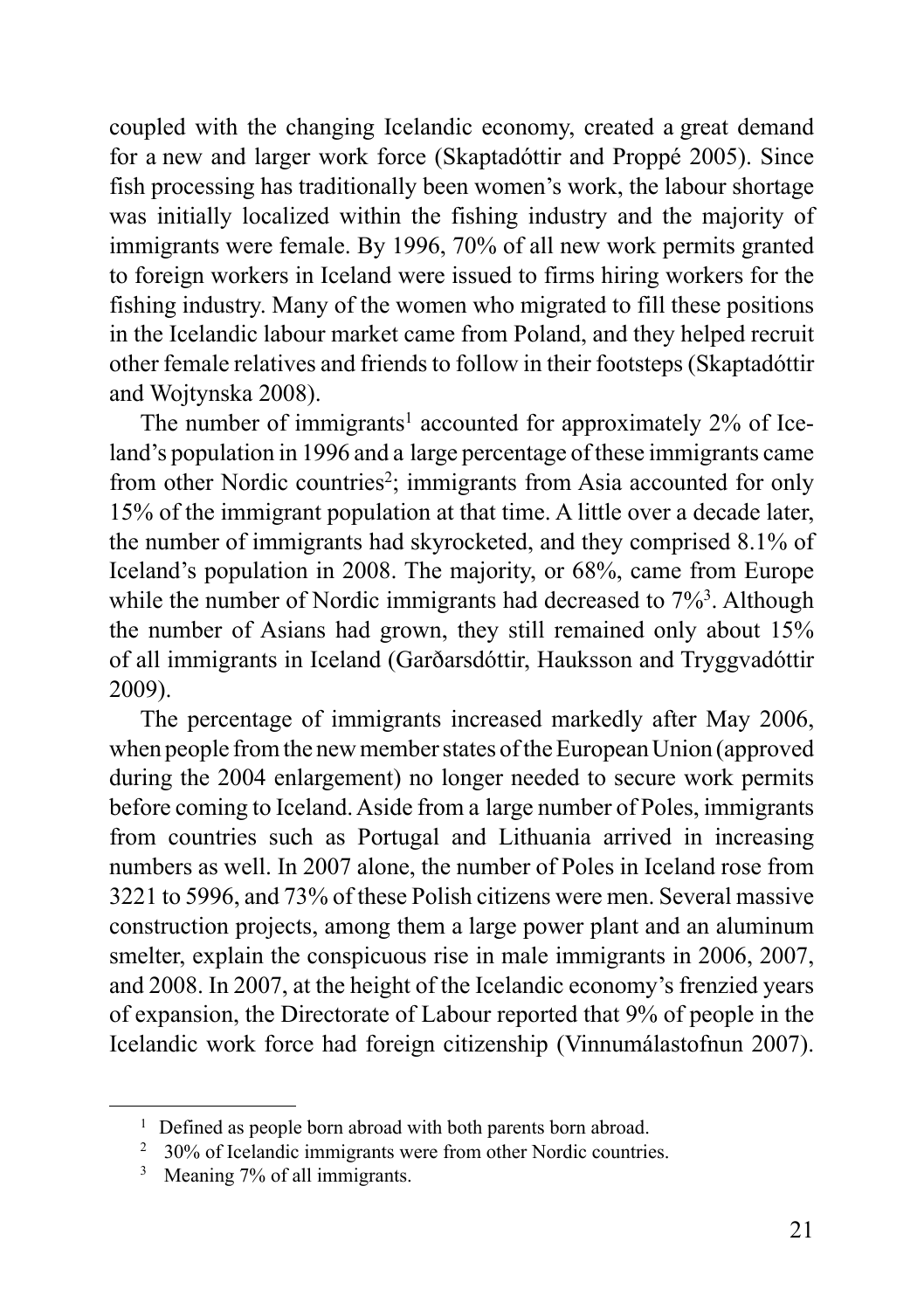During this time, it also became increasingly difficult for non-Europeans to get permission to work in Iceland.

After 2006, immigrants became a more visible part of the Icelandic society but they were not always looked upon favorably. Their numbers increased rapidly, and they were no longer confined to factories or construction sites, working among other foreigners. Immigrants were increasingly seen in service sector jobs as shop cashiers or bus drivers, and here they frequently came into contact with native Icelanders. A chorus of negative voices gradually emerged, and seemed most critical of the Polish immigrants. Icelanders habitually complained about the immigrants' general lack of initiative to learn Icelandic, despite the fact that there was a serious lack of Icelandic courses and language material available to immigrants, and most immigrants had recently arrived to the country. After a few incidences of highly publicized criminal activity involving Polish and Lithuanian citizens, the positive images of good, hard-working Poles morphed into discourses that stigmatized Polish and Lithuanian men as criminals (Ólafsson 2008; Ólafs and Zielińska 2010). A study conducted in 2007/08 showed, however, that Icelanders in several municipalities outside of Reykjavík did not feel that immigrants were *stealing* Icelandic jobs. Icelandic participants in the study's focus group came from three municipalities that were heavily populated with immigrants, but those immigrants' labour was acknowledged as necessary and welcome. The people in the focus group complained instead about immigrants' unwillingness to learn Icelandic (Harðardóttir, Loftsdóttir and Skaptadóttir 2007).

The collapse of Iceland's financial infrastructure and economy adversely affected immigrants, since many of them were hired to work in fish factories or construction projects that were abruptly forced to cut back or shut down. In May 2010, 16.8% of Iceland's unemployed were foreign citizens. Approximately 90% of these unemployed immigrants come from Europe and 60% of the unemployed Europeans in Iceland are from Poland (Skaptadóttir and Ólafsdóttir 2010). Those immigrants working in service sector jobs revolving around health care have suffered least, but are nevertheless facing the possibility of layoffs and/or pay cuts. Another unfortunate result of the economic crisis is the state's inability to adequately fund agencies and organizations that work directly with immigrants to address their issues and circumstances.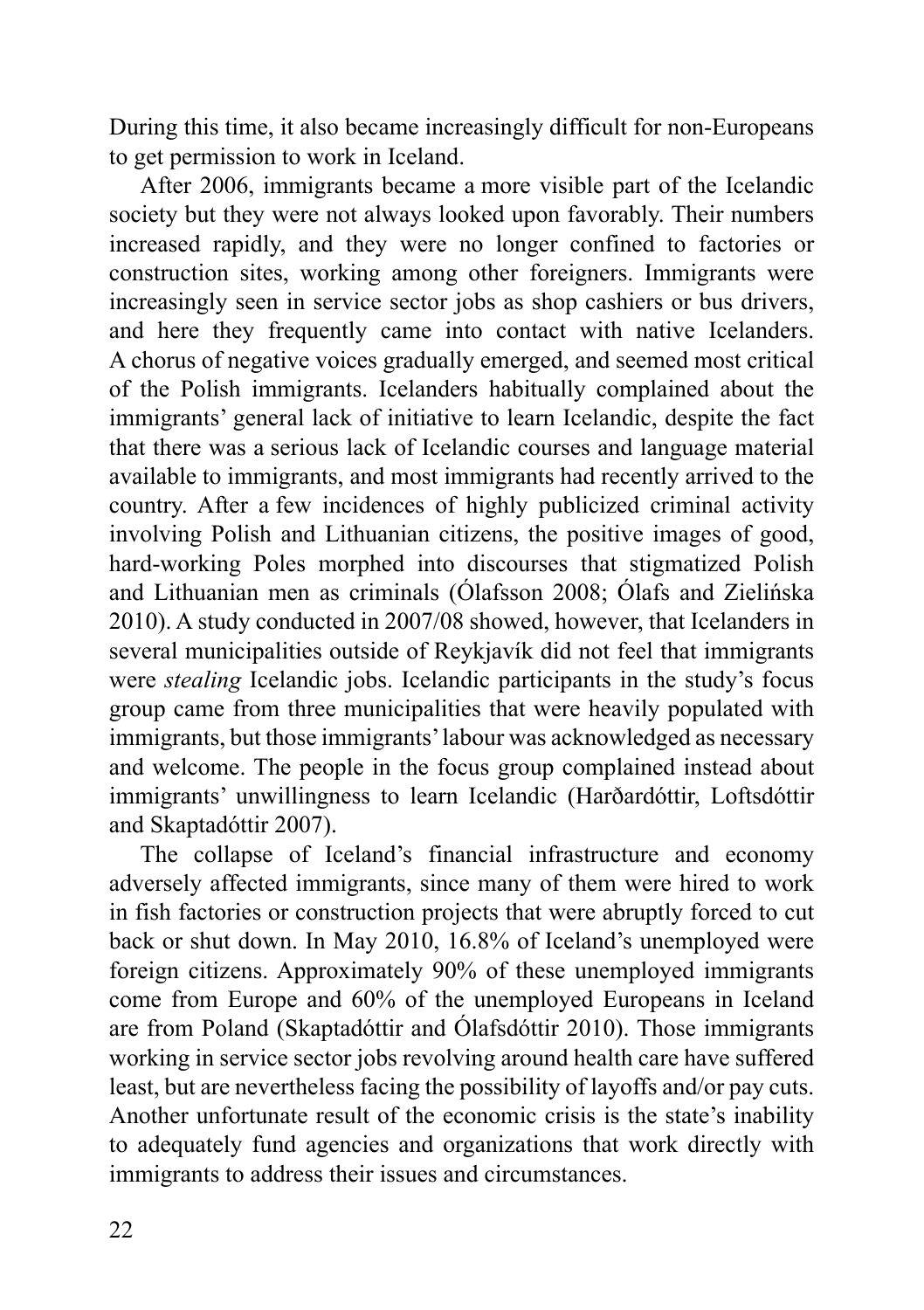Stigmas also arose out of the popular misconception that immigrants were only staying in Iceland temporarily. It was assumed that the foreign labour force would pack their bags and return to their respective countries of origin once they lost their jobs. However, like their Icelandic counterparts, foreign workers are entitled to unemployment benefits; in most cases, these benefits pay a higher wage than immigrants would receive in their home countries (Wojtyńska and Zielińska 2010). So, although there has been a noticeable rise in foreign citizens' outmigration this past year, foreigners have continued to move to Iceland after the economic crisis albeit in much lower numbers (Garðarsdóttir and Bjarnason 2010).

#### **Integration**

Between 1990 and 2010, the Icelandic state and its municipalities gave alarmingly little attention to the growing size of Iceland's foreign born population, let alone other immigrant issues. The national government did not draft any such policy to address immigrant issues until 2007, and by that time some municipalities had already formulated their own. The city of Reykjavik, for example, approved its multicultural policy in 2001 (Mannréttindaskrifstofa Reykjavíkurborgar 2009). The state's official stance on multiculturalism in Iceland emphasized equal opportunities for immigrants and promoted their active participation in as many areas of society as possible (Félagsmálaráðuneytið 2007, p. 2; Skaptadóttir and Ólafsdóttir 2010). Although the Multicultural and Information Center of Iceland4 has an important role, it also has a tenuous budget dictating the scope of its activities from year to year. It is located in Isafjarðarbær in the North West part of Iceland, and thus the majority of immigrants who live in and near the capital are served by phone and Internet. Various individuals, volunteer organizations and unions have taken on the responsibility of assisting people who move to Iceland. The Intercultural Centre<sup>5</sup>, Red Cross and the trade unions have been given varying degrees of municipal support for their efforts to assist immigrants.

<sup>4</sup> The Icelandic Multicultural & Information Center functions under the Ministry of Welfare.

<sup>5</sup> The Intercultural Center's activities were shut down in 2010.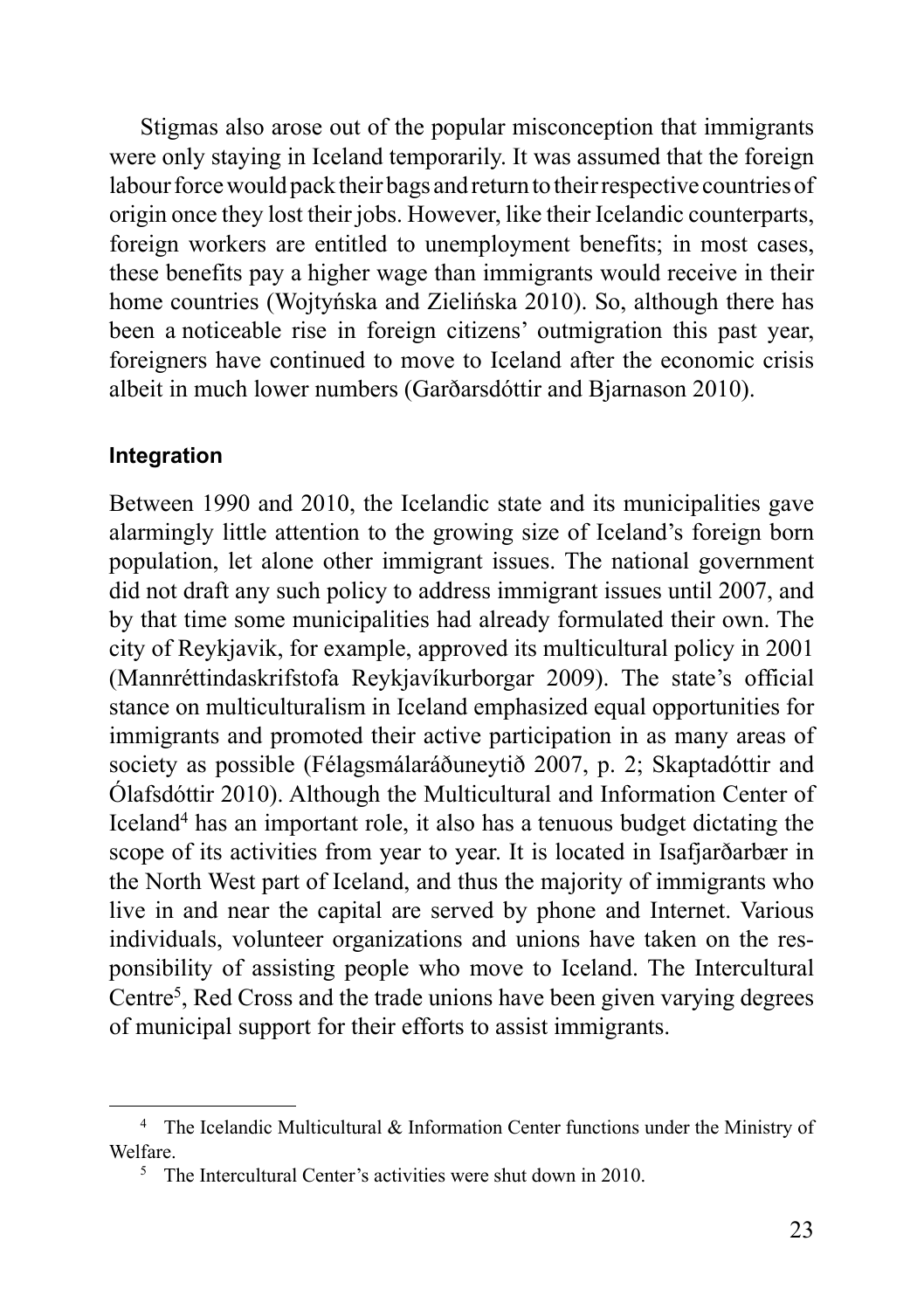Some municipalities have also taken the initiative to provide helpful and accessible information to newly arrived migrants, while trade unions have played a larger role. All workers in Iceland, both in private corporations and public institutions, are automatically members of certain unions when they enter the labour market. The confederation of labour unions provides information about labour laws and regulations in English, Polish, Thai, Portuguese and Lithuanian on their homepage. The labour unions have been instrumental in providing information to foreign workers, fighting against social dumping, and securing language instruction and unemployment benefits. Language courses are not provided by the state or municipalities although they have occasionally provided some support in the form of facilities or partial funding. Despite this lack of government support, union members have been able to get some portion of language instruction costs refunded through their respective unions; after the rise in unemployment, language courses have even been offered to the unemployed free of charge (Skaptadóttir and Ólafsdóttir 2010).

In debates concerning immigrant integration, immigrants' language skills and their rights within the Icelandic labour market have been emphasized. When foreigners increasingly began to work in stores in 2006, their inadequate knowledge of Icelandic became a hot topic and even a matter of indignation. In that context, questions concerning what it *meant* to be Icelandic and how important it is to *speak* Icelandic were raised.

As part of the national construction of Icelandic identity, the standardization of Icelandic was followed by strict language policies purifying the language first of Danish words and later, in the 20<sup>th</sup> century, of English influences. The government has reacted to perceived threats to the language by implementing a protectionist language policy. From 1951 to 1996, having an Icelandic name was a prerequisite to gaining Icelandic citizenship. It is important to keep this in mind, as well as the fact that Icelanders have not been used to multicultural backgrounds extending beyond the borders of Scandinavia. Consequently, there are two common views regarding the Icelandic language and its acquisition. The first emphasizes the language and speaker as a guardian of national history, culture and symbol of national unification. The second view emphasizes the practical side of the language as key to communication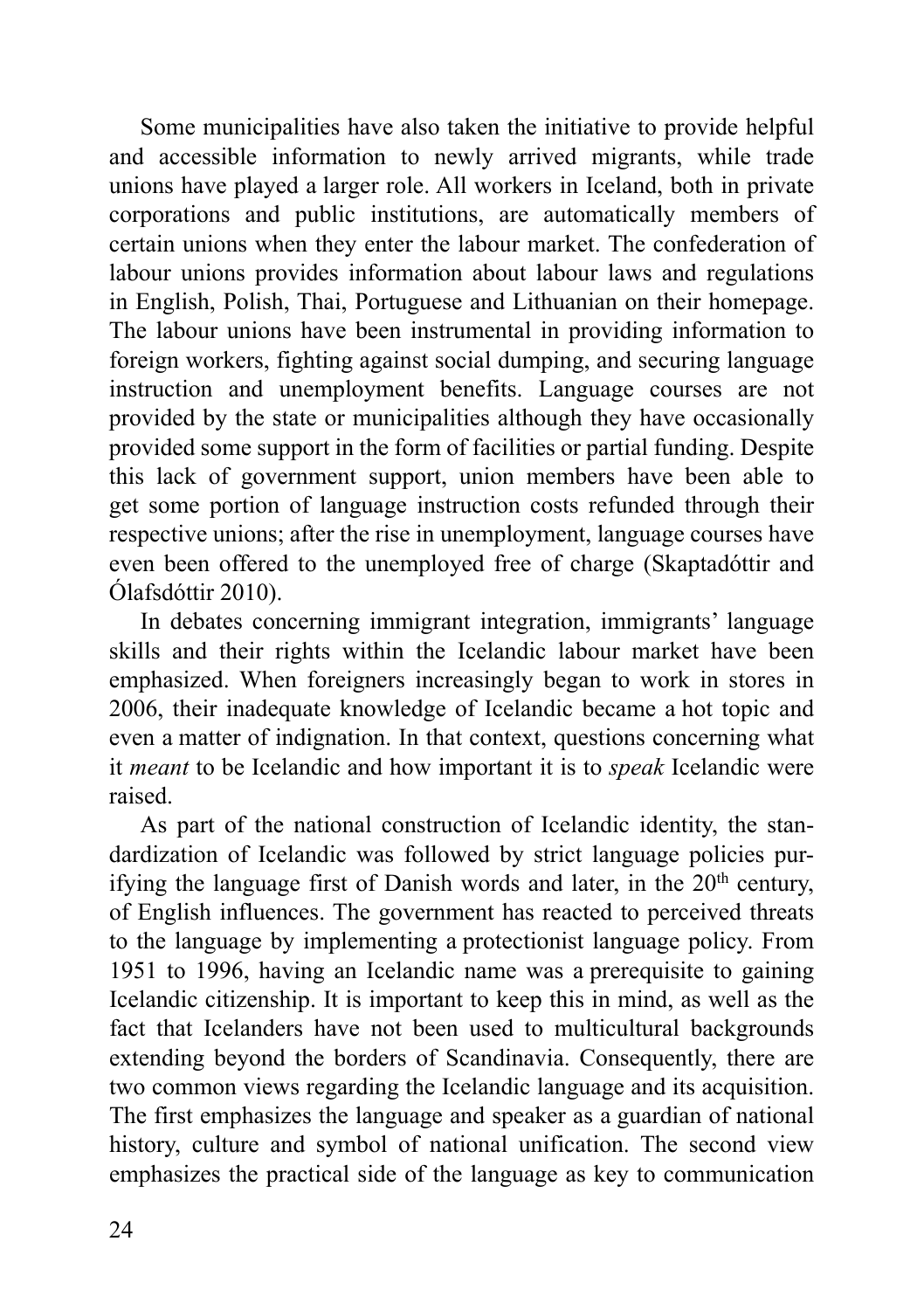and participation in the Icelandic society. These two views can be found in the government's first ever policy on immigrant integration. The 2007 document states:

*It is the policy of the Icelandic government – approved by the entire nation – to protect the Icelandic language. It is the shared property of the Icelandic nation and contains its history, culture and self-awareness. It is also a tool for social interaction and a key to participation in the nation's life. Powerful support of Icelandic language education for immigrants serves the dual purpose of speeding up their integration into society and strengthening the position of the Icelandic language*  (Félagsmálaráðuneytið 2007, p. 6).

The distinction between these two roles of the Icelandic language is not clear when it comes to the expectations Icelanders have toward immigrants' learning of the Icelandic language. Is it a key to membership in an exclusionary group or is it a tool for participation in society? (Ólafs and Zielińska 2010; Skaptadóttir and Ólafsdóttir 2010)

Organizations and individuals fighting for immigrants' rights have emphasized giving people a chance to learn Icelandic, and the trade unions have faithfully sponsored their members' participation in Icelandic instruction. In order to be able to apply for a permanent work permit, Poles and other nationalities from outside of the European Union have had to take 150 hours of Icelandic language instruction; this rule still applies to those coming from outside of the European Union. In some cases, immigrants attended the beginner courses for the second time in order to fulfill the 150 hours required to be able to apply for a permanent work permit; this has often been necessary as a result of the fact that the availability of advanced Icelandic courses is often limited in many of the small, rural villages where immigrants are employed. On the other hand, immigrants who come to Iceland to work as unskilled labour cannot attend any such courses until they have fully entered the Icelandic labour market. Lack of teachers, teaching material and finances was always an issue of concern during the economic boom, and it continues to be even more so during Iceland's recession. Since schools have to depend on grants and fees from year to year, they are not able to make long term plans and thus it has not been possible to employ language instructors on a permanent basis. Furthermore, many of the language instructors are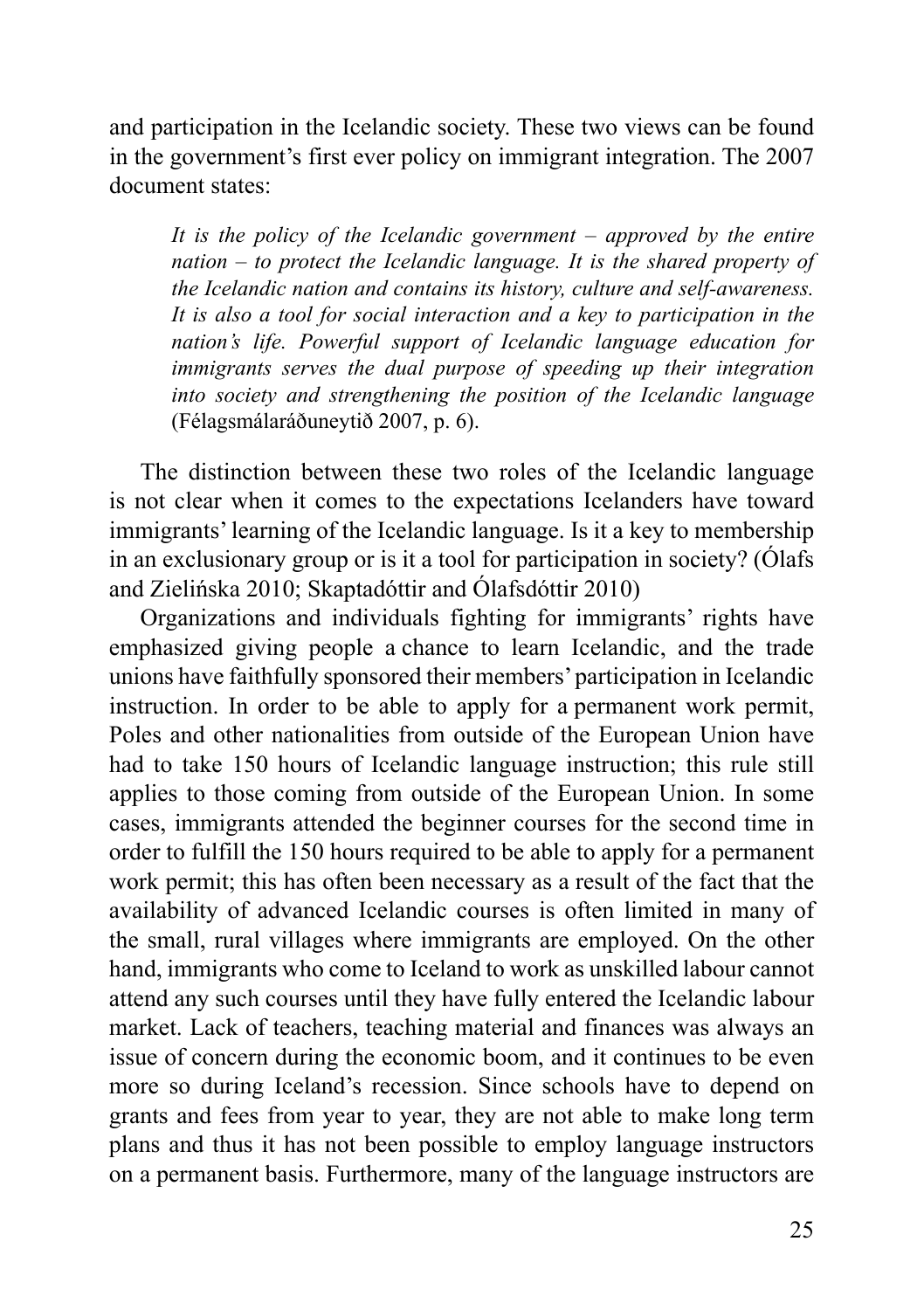not certified to teach Icelandic as a second language (Skaptadóttir and Ólafsdóttir 2010).

## **Discussion**

Iceland was for a long time a relatively homogeneous society with a small percentage of the population born abroad, which went through great transformation after WW II, then a newly independent nation state. Fisheries played an important role in its economy and identity. Language was an important element in the independence struggle and continues to play a large role in national identity. To a large degree, migrants who have arrived in the last two decades have been viewed as "workers" by the Icelandic society. In light of this, it is not surprising that unions championed immigrants and their rights while the state showed little interest. The slow reaction of the state seems to indicate that Poles and other migrants were not viewed as part of the Icelandic society though their labour was crucial to Iceland's economic growth. The state has, until recently, made a minimal effort to "integrate" immigrants, prepare them for societal participation, or help them obtain citizenship. Consequently, we are left with the contradiction that Icelanders complain about immigrants' language skills and lack of willingness to learn Icelandic, while at the same time immigrants are not always given the right kinds of opportunities to learn Icelandic and integrate. This is particularly telling in terms of the symbolic and cultural fetishism of the Icelandic language and the role it plays in people's perceptions of immigrants. The state has emphasized language as a key part of society and culture, yet allotted very few resources to help immigrants acquire the language. There was a conspicuous "lack of funding" for language instruction at a time when the fisheries and other booming industries required foreign workers to come to Iceland and help build up the Icelandic economy. Immigrants were helping to fuel the independence of the proud fishing nation with their labour, and supporting the symbolic aspect of Iceland's identity which fisheries are, but this required them to be working in places and situations where they were not so easily integrated, and the immigrants got blamed for this when they became a visible part of the Icelandic society.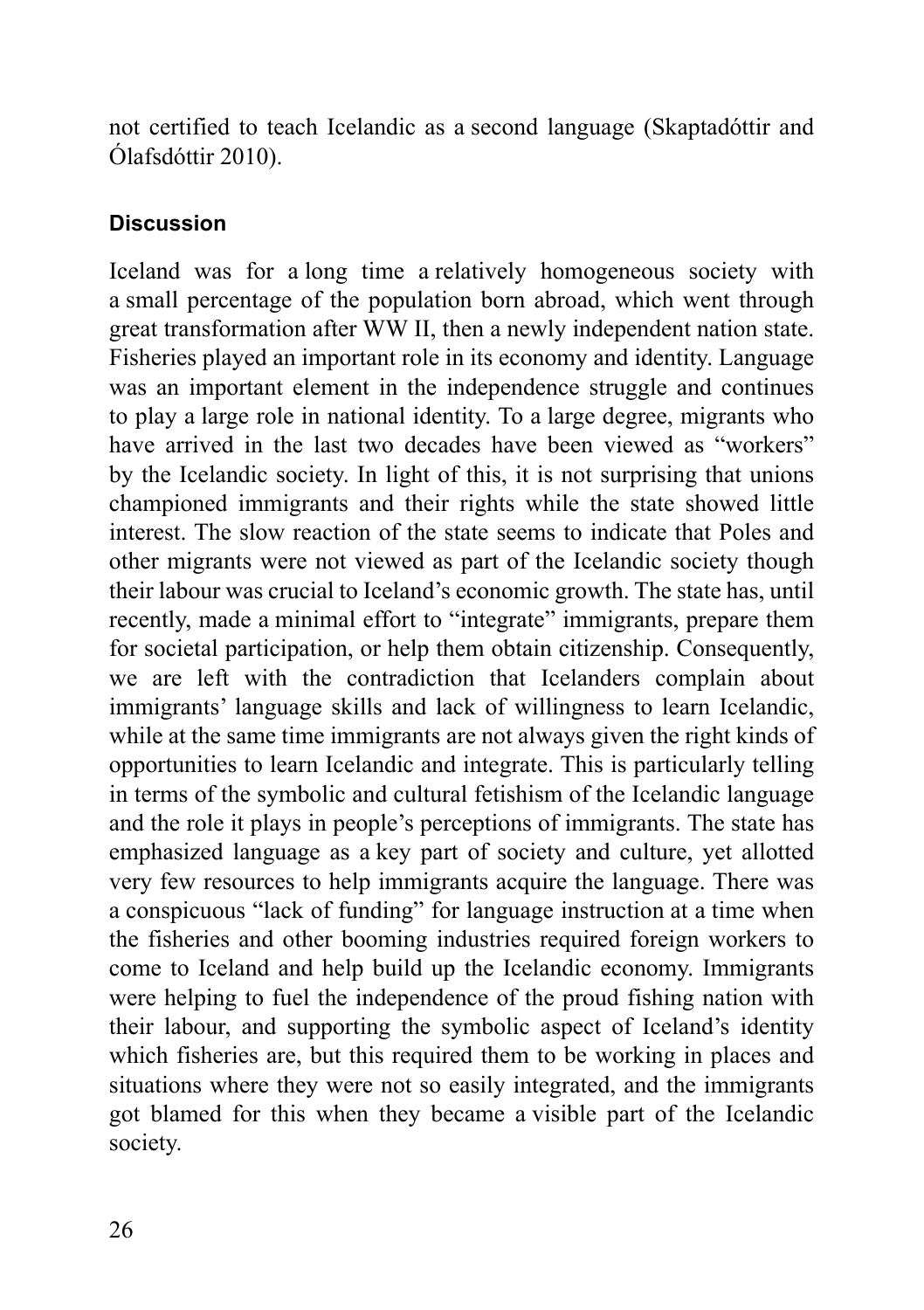#### **References**

- Bærenholdt J.O. (1994). Culture, Modes of Life and Settlement Structures in the North Atlantic, in: L. Lindquist, L.O. Persson (eds.), NordREFO 1994: 1, Copenhagen: Nordic Institute of Regional Policy Research, pp. 163-176.
- Brydon A. (1996). Whale-siting: Spatiality in Icelandic Nationalism, in: G. Pálsson, E.P. Durrenberger (eds.), *Images of Contemporary Iceland: Everyday Lives and Global Contexts*, University of Iowa Press: Iowa City.
- Félagsmálaráðuneytið 2007. Government Policy on the Integration of Immigrants (Stefna ríkisstjórnarinnar um aðlögun innflytjenda), URL: http://www.velferdarraduneyti.is/media/acrobat-skjol/Stefna\_um\_adlogun\_innflytjenda.pdf.
- Garðarsdóttir Ó., Bjarnason Þ. (2010). Áhrif efnahagsþrenginga á fólksflutninga til og frá landinu, in: G.Þ. Jóhannesson, H. Björnsdóttir (eds.), *Þjó ðarspegillinn: Rannsóknir í Félagsvísindum XI*, University of Iceland: Félagsvísindastofnun.
- Garðarsdóttir Ó., Hauksson G., Tryggvadóttir H.K. (2009). Innflytjendur og einstaklingar með erlendan bakgrunn 1996-2008, *Hagtíðindi*, 1.
- Guðmundsson A. (1995). Mýtan um Ísland, *Skírnir*, 169, pp. 95-134.
- Hálfdánarson G. (2001). *Íslenska Þjóðríkið Uppruni og endimörk*, Reykjavík: Hið íslenska bókmenntafélag and Reykjavíkur Akademían.
- Harðardóttir K., Loftsdóttir K., Skaptadóttir U.D. (2007). Innflytjendur: Við urkenning og virðing í íslensku samfélagi, in: G.Þ. Jóhannessson (ed.), *Rann*sóknir í Félagsvísindum VIII, University of Iceland: Félagsvísindastofnun.
- Loftsdóttir K. (2007). Hvar á að ræða um kynþátt í skólabókum?: kynþáttahyggju, fjölmenning og íslenskt samfélag, in: G.Þ. Jóhannessson (ed.), *Rannsóknir í Félagsvísindum VIII*, University of Iceland: Félagsvísindstofnun, pp. 461- -471.
- Loftsdóttir K. (2009). Margbreytileiki og fjölmenningarlegt samfélag í námsbókum: sýn aðalnámskrá grunnskóla og gátlista Námsgagnastofnunnar, *Uppeldi og menntun*, 18 (2), p. 49.
- Mannréttindaskrifstofa Reykjavíkurborgar (2009). Horft til framtíðar: stefnumótun og aðgerðaáætlun í málefnum innflytjenda. Access 29 March 2011, URL: http://www.reykjavik.is/Portaldata/1/Resources/menntasvid/Stefnumotun lokautgafa 23mars.pdf.
- Ólafs H., Zielińska M. (2010). 'I started to feel worse when I understood more' Polish immigrants and the Icelandic media, *Þjóðarspegillinn IX.* Reykjavík: University of Iceland.
- Ólafsson J.G. (2008). *Ten Little Lithuanians and 'Other' Stories: 'Othering' ´the Foreign National in the Icelandic Mainstream Discourse.* MA thesis: University of Iceland.